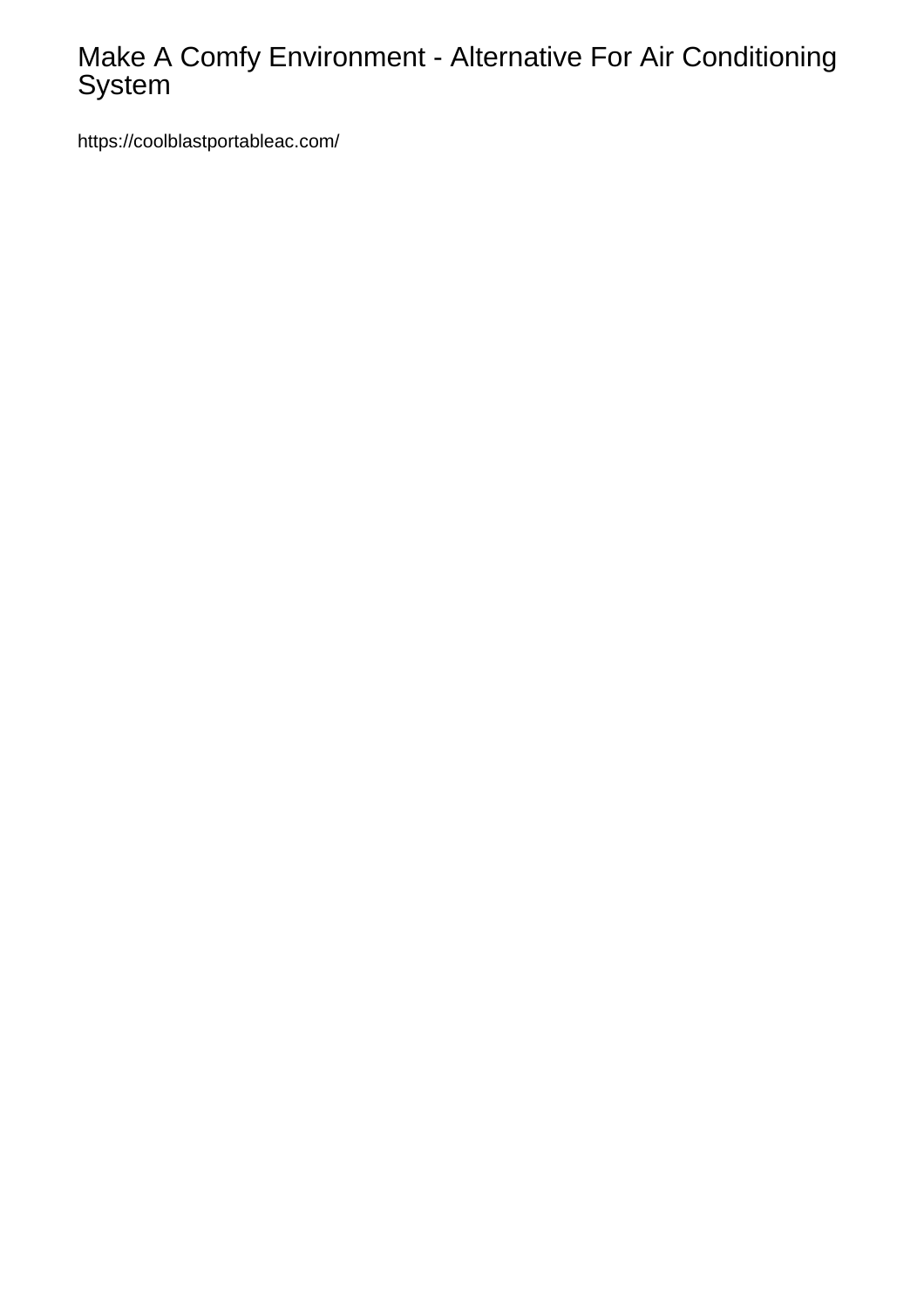# **SOLVING THE MYSTERIES OF YOUR HVAC SYST**

Your heating and air conditioning system is often one of the most extensive, complicated systems in your home. Most of the time it works - and when it doesn't, you know it soon enough!

Here are some insights into the mysteries of your HVAC system that might save you time and money:

#### **AIR RETURN**

Air return vents mark the starting point of the ventilation cycle. The fan sucks air in via the return. draws it through a filter, then passes it into the main system to either heat or cool it. Dust your returns regularly - dirt and debris in the returns will build





EXHAUST OUTLETS A heating system creates

exhaust that can be dangerous if it builds up inside your home. At least once a year, check the chimney flue or vent stack and tune up if necessary.

#### DUCTS

Highly rated air duct cleaners recommend getting your ducts cleaned every two to five years.

# Check and change your

**FIITER** 

filter regularly. Some of the most common HVAC problems can be solved or prevented with a clean filter.

### **OUTDOOR UNIT**

Your outdoor fan unit provides the air flow. Make sure the unit is clean and clear of vegetation. Plants cause huge problems if they get into the fans.



wrong with your system, check for a tripped breaker or for dead batteries in the thermostat. Sometimes, it's really that easy!



#### **COMPRESSOR**

Located in the outdoor unit, a compressor converts refrigerant from a gas to liquid and sends it into the coils. With many moving parts, it's a prime candidate for failure.